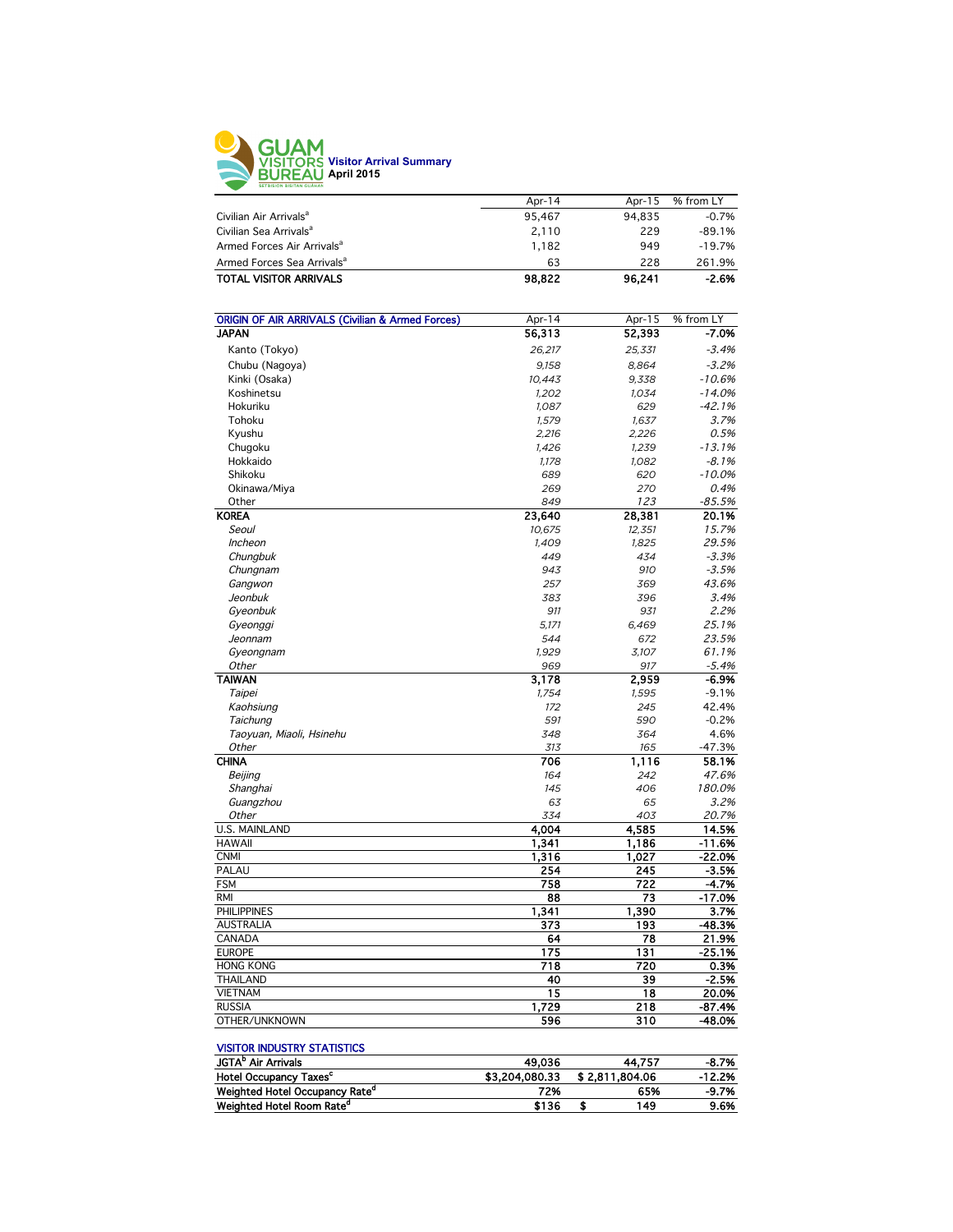## **Guam Visitors Bureau**

**April 2015 Visitor Arrival Summary Calendar Year-to-Date 2014/15 • Fiscal Year-to-Date 2014/15** 

|                                                             | <b>CYTD 2014</b> | CYTD 2015        |                  | <b>FYTD 2014</b>              | <b>FYTD 2015</b>    |                   |
|-------------------------------------------------------------|------------------|------------------|------------------|-------------------------------|---------------------|-------------------|
|                                                             | (Jan - Apr '14)  | (Jan - Apr '15)  |                  | % from LY (Oct '14 - Apr '15) | (Oct '14 - Apr '15) | % from LY         |
| Air Arrivals <sup>a</sup>                                   | 460,796          | 471,606          | 2.3%             | 786,952                       | 796,526             | 1.2%              |
| Sea Arrivals <sup>a</sup>                                   | 3,388            | 1,550            | $-54.3%$         | 5,255                         | 6,574               | 25.1%             |
| <b>TOTAL VISITOR ARRIVALS</b>                               | 464,184          | 473,156          | 1.9%             | 792,207                       | 803,100             | 1.4%              |
|                                                             | <b>CYTD 2014</b> | <b>CYTD 2015</b> |                  | <b>FYTD 2014</b>              | <b>FYTD 2015</b>    |                   |
| <b>ORIGIN OF AIR ARRIVALS (Civilian &amp; Armed Forces)</b> | (Jan - Apr '14)  | (Jan - Apr '15)  | % from LY        | (Oct '14 - Apr '15)           | (Oct '14 - Apr '15) | % from LY         |
| <b>JAPAN</b>                                                | 293,496          | 279,292          | -4.8%            | 503,522                       | 474,344             | -5.8%             |
| Kanto (Tokyo)                                               | 133,703          | 128,906          | $-3.6%$          | 226,938                       | 217,678             | $-4.1%$           |
| Chubu (Nagoya)                                              | 40,446           | 39,247           | $-3.0%$          | 68,855                        | 66,031              | $-4.1%$           |
| Kinki (Osaka)                                               | 57,634           | 56,129           | $-2.6%$          | 102,248                       | 96,465              | $-5.7%$           |
| Koshinetsu                                                  | 8,057            | 6,556            | $-18.6%$         | 15,729                        | 12,452              | $-20.8%$          |
| Hokuriku                                                    | 4,707            | 3,995            | $-15.1%$         | 7,742                         | 6,342               | $-18.1%$          |
| Tohoku                                                      | 10,816           | 9,798            | $-9.4%$          | 18,888                        | 17,235              | $-8.8%$           |
| Kyushu                                                      | 12,804           | 14,483           | 13.1%            | 20,693                        | 21,998              | 6.3%              |
| Chugoku                                                     | 8,841            | 7,862            | $-11.1%$         | 16,259                        | 14,614              | $-10.1%$          |
| Hokkaido                                                    | 7,334            | 6,072            | $-17.2%$         | 11,255                        | 10,043              | $-10.8%$          |
| Shikoku                                                     | 3,948            | 3,903            | $-1.1%$          | 6,999                         | 7,064               | 0.9%              |
| Okinawa/Miya                                                | 1,316            | 1,518            | 15.3%            | 2,545                         | 2,688               | 5.6%              |
| Other                                                       | 3,890            | 823              | $-78.8%$         | 5,371                         | 1,734               | $-67.7%$          |
| <b>KOREA</b>                                                | 97,135           | 126,337          | 30.1%            | 165,222                       | 209,024             | 26.5%             |
| Seoul<br>Incheon                                            | 45,794<br>5,936  | 54,820<br>8,089  | 19.7%            | 78,074<br>10,304              | 91,756              | 17.5%<br>30.6%    |
| Chungbuk                                                    | 1,738            | 2,189            | 36.3%<br>25.9%   | 2,965                         | 13,460<br>3,694     | 24.6%             |
| Chungnam                                                    | 3,630            | 4,757            | 31.0%            | 6,022                         | 8,080               | 34.2%             |
| Gangwon                                                     | 1,262            | 1,917            | 51.9%            | 2,109                         | 2,887               | 36.9%             |
| Jeonbuk                                                     | 1,582            | 2,221            | 40.4%            | 2,526                         | 3,404               | 34.8%             |
| Gyeonbuk                                                    | 3,189            | 4,529            | 42.0%            | 5,724                         | 7,290               | 27.4%             |
| Gyeonggi                                                    | 21,350           | 28,225           | 32.2%            | 36,732                        | 47,997              | 30.7%             |
| Jeonnam                                                     | 2,267            | 3,163            | 39.5%            | 3,778                         | 4,941               | 30.8%             |
| Gyeongnam                                                   | 6,496            | 11,916           | 83.4%            | 10,769                        | 18,343              | 70.3%             |
| Other                                                       | 3,891            | 4,511            | 15.9%            | 6,219                         | 7,172               | 15.3%             |
| <b>TAIWAN</b>                                               | 15,202           | 13,616           | $-10.4%$         | 26,126                        | 22,752              | $-12.9%$          |
| Taipei                                                      | 8,157            | 7,539            | $-7.6%$          | 14,247                        | 12,923              | $-9.3%$           |
| Kaohsiung                                                   | 1,038            | 994              | $-4.2%$          | 1,931                         | 1,580               | $-18.2%$          |
| Taichung                                                    | 2,600            | 2,436            | $-6.3%$          | 4,591                         | 3,988               | $-13.1%$          |
| Taoyuan, Miaoli, Hsinehu                                    | 1,921            | 1,778            | $-7.4%$          | 2,971                         | 2,887               | $-2.8%$           |
| Other                                                       | 1,486            | 869              | $-41.5%$         | 2,386                         | 1,374               | $-42.4%$          |
| <b>CHINA</b>                                                | 5,475            | 8,814            | 61.0%            | 8,278                         | 13,350              | 61.3%             |
| Beijing                                                     | 1,406            | 1,799            | 28.0%            | 2,056                         | 3,149               | 53.2%             |
| Shanghai                                                    | 1,353            | 2,747            | 103.0%           | 2,276                         | 4,104               | 80.3%             |
| Guangzhou                                                   | 345              | 468              | 35.7%            | 573                           | 710                 | 23.9%             |
| Other                                                       | 2,371            | 3,800            | 60.3%            | 3,373                         | 5,387               | 59.7%             |
| U.S. MAINLAND                                               | 17,395           | 19,329           | 11.1%            | 28,587                        | 32,421              | 13.4%             |
| <b>HAWAII</b><br><b>CNMI</b>                                | 4,216            | 4,725            | 12.1%            | 6,838                         | 8,059               | 17.9%<br>$-19.3%$ |
| PALAU                                                       | 5,133<br>851     | 4,041<br>884     | $-21.3%$<br>3.9% | 9,334<br>1,530                | 7,537<br>1,770      | 15.7%             |
| <b>FSM</b>                                                  | 2,712            | 2,968            | 9.4%             | 4,977                         | 5,261               | 5.7%              |
| RMI                                                         | 271              | 304              | 12.2%            | 545                           | 506                 | $-7.2%$           |
| <b>PHILIPPINES</b>                                          | 3,696            | 3,768            | 1.9%             | 7,284                         | 7,693               | 5.6%              |
| AUSTRALIA                                                   | 1,544            | 1,127            | -27.0%           | 2,309                         | 1,926               | -16.6%            |
| CANADA                                                      | 340              | 359              | 5.6%             | 757                           | 617                 | $-18.5%$          |
| <b>EUROPE</b>                                               | 763              | 590              | $-22.7%$         | 1,294                         | 1,107               | $-14.5%$          |
| <b>HONG KONG</b>                                            | 2,799            | 2,637            | $-5.8%$          | 5,500                         | 4,913               | $-10.7%$          |
| THAILAND                                                    | 164              | 142              | $-13.4%$         | 249                           | 211                 | $-15.3%$          |
| <b>VIETNAM</b>                                              | 39               | 52               | 33.3%            | 64                            | 83                  | 29.7%             |
| <b>RUSSIA</b>                                               | 7,129            | 1,312            | $-81.6%$         | 10,432                        | 2,617               | $-74.9%$          |
| OTHER/UNKNOWN                                               | 2,436            | 1,309            | -46.3%           | 4,104                         | 2,335               | $-43.1%$          |
| <b>VISITOR INDUSTRY STATISTICS</b>                          |                  |                  |                  |                               |                     |                   |
| JGTA <sup>b</sup> Air Arrivals                              | 261,970          | 249,478          | $-4.8%$          | 449.890                       | 424,728             | -5.6%             |
| Hotel Occupancy Taxes <sup>c</sup>                          | \$13,884,224.38  | \$13,472,695.83  | $-3.0%$          | \$20,201,189.75               | \$21,486,507.37     | 6.4%              |
| Weighted Hotel Occupancy Rate <sup>d</sup>                  | 84%              | 77%              | $-8.3%$          | 78%                           | 74%                 | -5.1%             |

Note: CYTD is Calendar Year-to-Date and FYTD is Fiscal Year-to-Date. 2012/3 visitor arrivals may exclude Armed Forces sea arrival statistics and may not be comparable to figures last year. Visitor statistics will be updated once the data is made available. Armed Forces sea arrivals exclude HP (home ported) or MSC (military sea command) personnel. Source: °Civilian air & sea arrivals. Customs Declaration<br>Forms, Customs & Quaran Government of Guam dGuam Hotel & Restaurant Association

Weighted Hotel Occupancy Rate<sup>d</sup> 84% 77% -8.3% 78% 74% -5.1% Weighted Hotel Room Rate<sup>d</sup> \$150 \$ 161 7.3% \$143 155% -98.9%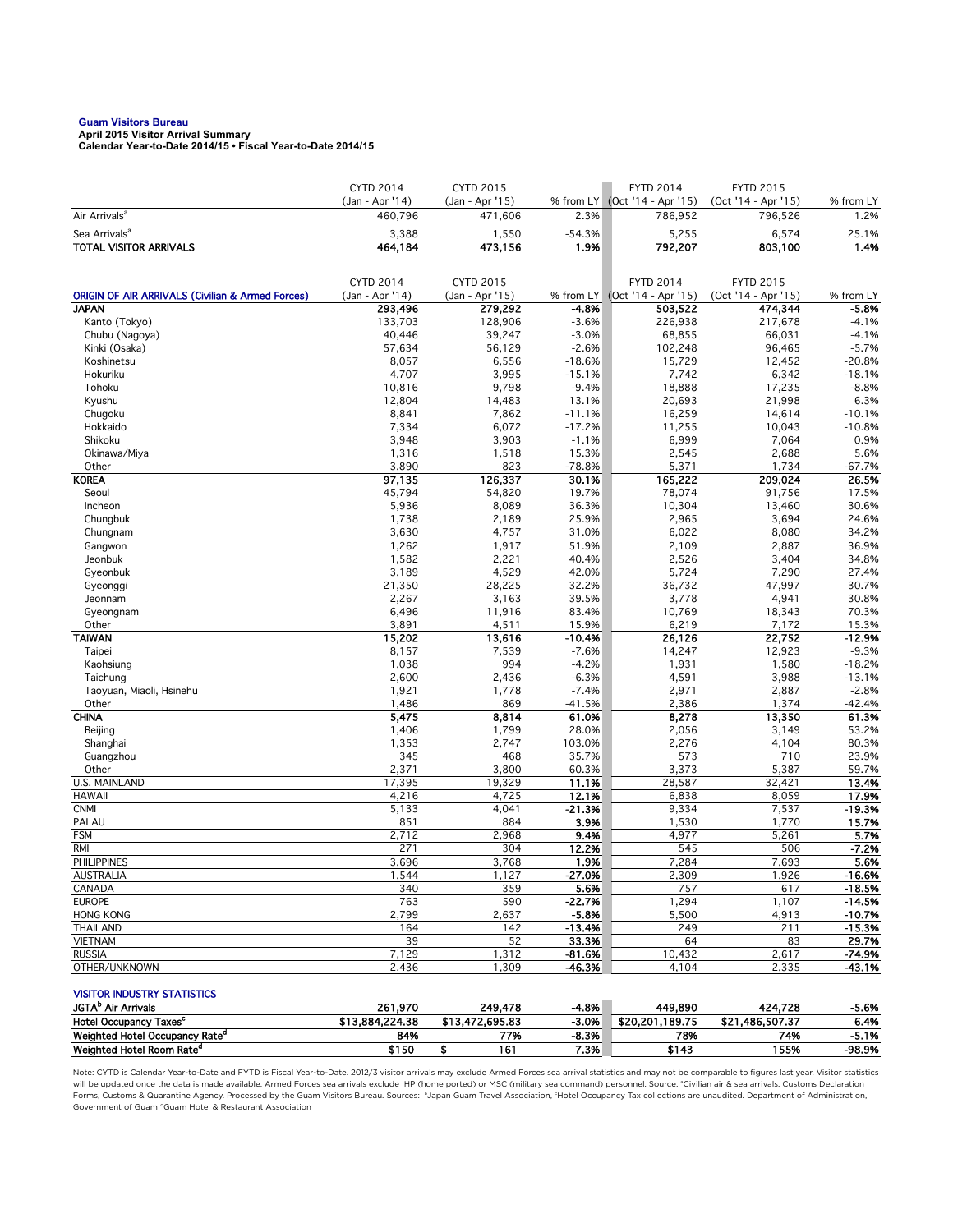

| <b>APRIL</b>          |                          | 2                        | 3 <sup>r</sup>           |                          | 5                        | 6                        |                          | 8                        | 9 <sup>r</sup>           | 10         | 11 <sup>r</sup>          | 12                       | 13                       | 14                       | 15                | 16             | <b>Total</b>    |
|-----------------------|--------------------------|--------------------------|--------------------------|--------------------------|--------------------------|--------------------------|--------------------------|--------------------------|--------------------------|------------|--------------------------|--------------------------|--------------------------|--------------------------|-------------------|----------------|-----------------|
|                       | Wed                      | Thu                      | Fri                      | Sat                      | <b>Sun</b>               | <b>Mon</b>               | <b>Tue</b>               | Wed                      | Thu                      | <b>Fri</b> | Sat                      | Sun                      | Mon                      | Tue                      | Wed               | Thu            | (April 1-16)    |
| <b>TOTAL CIV' AIR</b> | 3,596                    | 4,086                    | 3,966                    | 3,318                    | 3,377                    | 2,990                    | 2,421                    | 2,720                    | 3,447                    | 3,659      | 3,343                    | 3,172                    | 3,345                    | 2,515                    | 2,673             | 3,181          | 51,809          |
| Japan                 | 2,219                    | 2,127                    | 2,494                    | l.955                    | .787                     | .818                     | .412                     | .555                     | .822                     | 2,184      | ,930                     | 1,650                    | 2,025                    | .406                     | .366              | l,483          | 29,233          |
| Korea                 | 853                      | 1,108                    | 995                      | 945                      | 937                      | 855                      | 599                      | 711                      | 1.111                    | .185       | 792                      | 938                      | 939                      | 692                      | 769               | .251           | 14,680          |
| Taiwan                | 213                      | 304                      |                          | $\overline{2}$           | 229                      | 2                        |                          | 177                      | 145                      |            | 5                        | 201                      | 2                        |                          | 198               | 64             | 1,548           |
| China, P.R.C.         | 8                        | 23                       | 73                       | 41                       | 21                       | 68                       | 18                       | $\overline{ }$           | 17                       | 83         | 21                       | 28                       | 39                       | 27                       | 6                 | 23             | 503             |
| U.S. Mainland         | 109                      | 124                      | 217                      | 154                      | 133                      | 109                      | 116                      | 116                      | 95                       | 86         | 324                      | 125                      | 153                      | 192                      | 138               | 184            | 2,375           |
| Hawaii                | 33                       | 43                       | 33                       | 10                       | 45                       | 37                       | 43                       | 19                       | $2\overline{2}$          | 14         | 37                       | 63                       | 57                       | 28                       | 30                | 42             | 556             |
| <b>CNMI</b>           | 34                       | 49                       | 82                       | 19                       | 23                       | 59                       | 42                       | 31                       | 49                       | 60         | 38                       | 40                       | 47                       | 28                       | 32                | 25             | 658             |
| Palau                 |                          | 14                       | 8                        | 17                       |                          | 11                       |                          |                          | 12                       | 5          | 4                        | $\overline{2}$           | 21                       | 3                        | 13                | 8              | 126             |
| <b>FSM</b>            |                          | 61                       | $\overline{\phantom{a}}$ | 18                       | $\overline{25}$          | 5                        | $\overline{23}$          | 17                       | 25                       | 8          | 40                       | 20                       | 26                       | $\overline{35}$          | 17                | 27             | 348             |
| RMI                   | $\overline{\phantom{a}}$ | $\overline{\phantom{a}}$ |                          | $\overline{\phantom{a}}$ | 6                        | $\overline{\phantom{0}}$ |                          | 2                        | 3                        | 3          |                          |                          | $\overline{\phantom{0}}$ | $\overline{2}$           | 4                 | 5              | $\overline{35}$ |
| Philippines           | 98                       | 113                      | 22                       | 54                       | 31                       | 5                        | 31                       | 44                       | 78                       | 10         | 45                       | 21                       | 10                       | 35                       | 64                | 24             | 685             |
| Australia             | 9                        | $\overline{\phantom{a}}$ | 5                        |                          | 18                       | 2                        |                          | 19                       | 8                        |            | 12                       | 12                       | 11                       | $\overline{\phantom{a}}$ | 9                 |                | 111             |
| Canada                | $\overline{\phantom{a}}$ | $\overline{\phantom{0}}$ | 3                        |                          | 3                        |                          | 3                        | $\overline{2}$           | 5                        |            | 3                        | $\overline{4}$           |                          | 5                        |                   | 8              | 50              |
| Europe                | $\overline{4}$           | 12                       | 9                        | 5                        | $\overline{\phantom{0}}$ | $\Delta$                 | 2                        |                          | $\boldsymbol{\Delta}$    | 3          | 3                        | 10 <sup>°</sup>          | $\overline{2}$           | $\overline{\phantom{0}}$ | ົ                 | $\overline{4}$ | 65              |
| Hong Kong             | 5                        | 62                       | $\overline{\phantom{0}}$ | 78                       | 98                       |                          | 100                      | $\overline{ }$           | 40                       | 3          | 72                       | $\overline{\phantom{a}}$ |                          | 18                       | Δ                 | 14             | 517             |
| Thailand              | 4                        |                          | $\overline{\phantom{0}}$ | $\overline{\phantom{0}}$ |                          |                          |                          |                          |                          |            | 3                        | 9                        | $\overline{\phantom{0}}$ | $\overline{\phantom{0}}$ |                   |                | $\overline{27}$ |
| Vietnam               | $\overline{\phantom{a}}$ | $\overline{\phantom{a}}$ | $\overline{\phantom{0}}$ | $\overline{\phantom{0}}$ | $\overline{\phantom{0}}$ | $\overline{\phantom{0}}$ | $\overline{\phantom{0}}$ | $\overline{\phantom{0}}$ | $\overline{\phantom{0}}$ |            |                          | $\overline{ }$           | $\overline{\phantom{a}}$ | $\overline{\phantom{0}}$ |                   |                | 8               |
| Russia                |                          | 10                       | 2                        | 2                        | 9                        | $\overline{\phantom{0}}$ | 3                        | 4                        | 5                        | 6          | 6                        | 17                       |                          | 22                       |                   | 9              | 98              |
| Other                 | 5                        | 28                       | 14                       | 3                        | 10                       | 12                       | 17                       | $\overline{\phantom{0}}$ | 6                        | 8          | $\overline{\phantom{0}}$ | 17                       | 10 <sup>°</sup>          | 21                       | $12 \overline{ }$ | 9              | 186             |

*Note: April 2015 daily arrivals reflect Civilian Air arrivals only. Source: Guam Customs Declaration Forms, Customs & Quarantine Agency. Processed by the Guam Visitors Bureau.*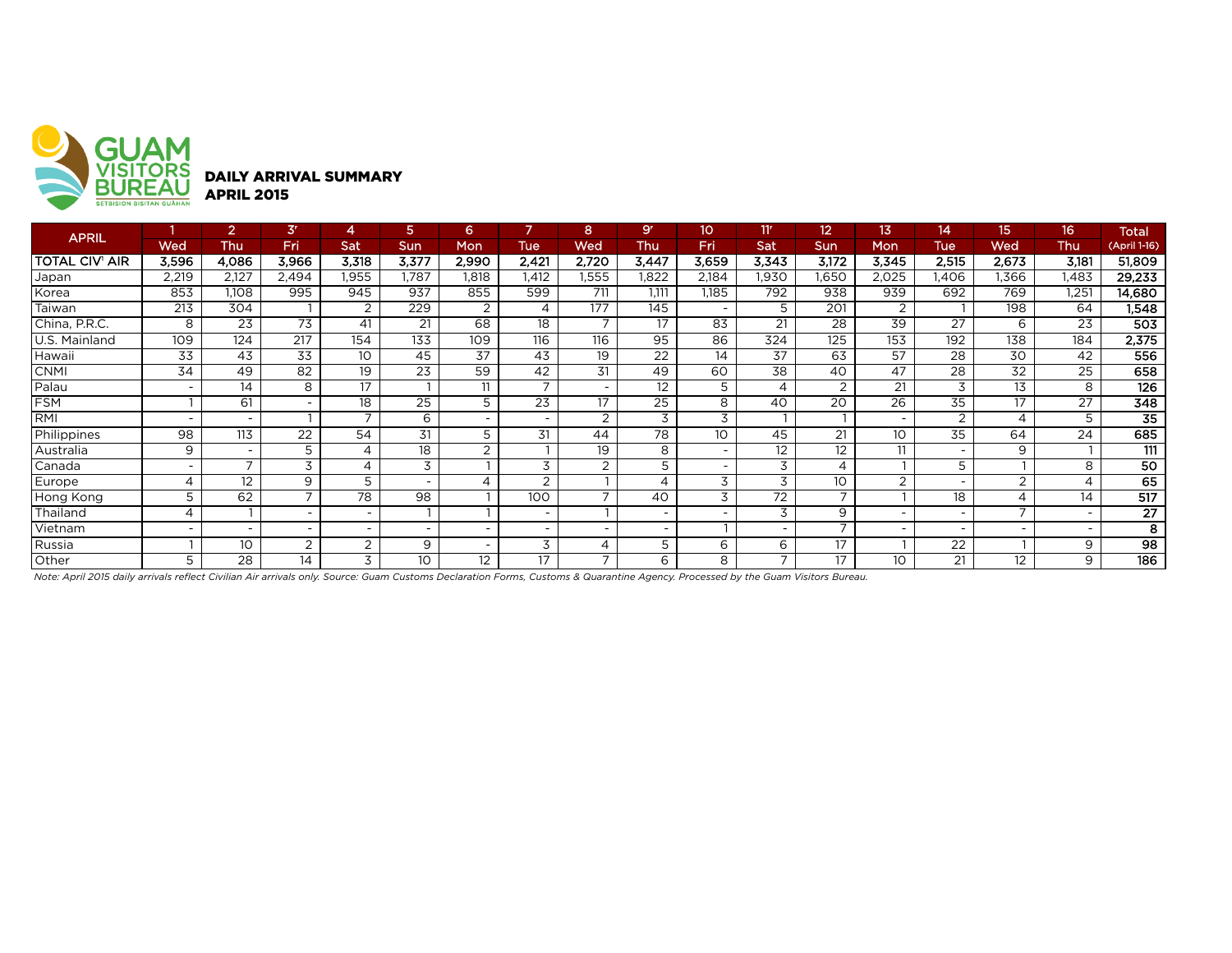

| <b>APRIL</b>          | 17                       | 18                       | 19              | 20             | 21 <sup>r</sup>          | 22                       | 23                       | 24              | 25                       | 26 <sup>r</sup> | 27                       | 28                       | 29                       | 30                       | <b>Total</b>     |
|-----------------------|--------------------------|--------------------------|-----------------|----------------|--------------------------|--------------------------|--------------------------|-----------------|--------------------------|-----------------|--------------------------|--------------------------|--------------------------|--------------------------|------------------|
|                       | Fri                      | Sat                      | Sun             | Mon            | Tue                      | Wed                      | Thu                      | Fri             | Sat                      | <b>Sun</b>      | Mon                      | Tue                      | Wed                      | Thu                      |                  |
| <b>TOTAL CIV' AIR</b> | 3,651                    | 3,151                    | 3,507           | 3,014          | 2,191                    | 2,648                    | 3,282                    | 2,685           | 2,998                    | 2,846           | 2,426                    | 2,629                    | 3,693                    | 4,305                    | 94,835           |
| Japan                 | 2,164                    | <b>1.895</b>             | 1.606           | 1,655          | 1,142                    | 1,394                    | 1,585                    | 1,240           | 1,677                    | 1,176           | 1,044                    | ,553                     | 2,361                    | 2,452                    | 52,177           |
| Korea                 | ,209                     | 910                      | 994             | 1,027          | 748                      | 740                      | 1,154                    | 1,197           | 909                      | ,040            | 1,023                    | 711                      | 813                      | ,215                     | 28,370           |
| Taiwan                | 2                        | 2                        | 295             | $\overline{2}$ |                          | 225                      | 199                      |                 | 4                        | 252             | $\overline{\phantom{0}}$ | $\sim$                   | 212                      | 217                      | 2,959            |
| China, P.R.C.         | 47                       | 49                       | 22              | 65             | 16                       | 33                       | 23                       | 34              | 42                       | 43              | 73                       | 49                       | 40                       | 77                       | 1,116            |
| U.S. Mainland         | 104                      | 114                      | 245             | 86             | 107                      | 114                      | $\overline{102}$         | 93              | 132                      | 110             | 110                      | 116                      | 71                       | 127                      | 4,006            |
| Hawaii                | 18                       | 27                       | 75              | 64             | 29                       | 41                       | 45                       | 45              | 25                       | 34              | 29                       | 32                       | 14                       | 28                       | 1,062            |
| <b>CNMI</b>           | 57                       | $\overline{13}$          | $\overline{22}$ | 19             | $\overline{31}$          | 16                       | $\overline{38}$          | $\overline{28}$ | 17                       | $\overline{21}$ | $\overline{25}$          | $\overline{21}$          | $\overline{18}$          | 41                       | 1,025            |
| Palau                 | ⇁                        | 2                        | 8               | 10             | 2                        |                          | 18                       | 19              | 11                       | 3               | 14                       | $\overline{7}$           | $\overline{2}$           | 16                       | 245              |
| <b>FSM</b>            | 11                       | 41                       | 47              | 23             | 25                       | 21                       | 39                       | 2               | 35                       | 22              | 26                       | 33                       | 33                       | 16                       | $\overline{722}$ |
| <b>RMI</b>            | $\overline{\phantom{0}}$ | 3                        | 4               | 2              | 3                        | -                        | 11                       | 4               | 4                        | $\overline{2}$  | -                        | 3                        | $\overline{\phantom{0}}$ | 2                        | $\overline{73}$  |
| Philippines           | 4                        | $\overline{29}$          | 116             | 34             | 31                       | $\overline{28}$          | 31                       | 4               | 103                      | 72              | 57                       | $\overline{43}$          | 89                       | 55                       | 1,381            |
| Australia             | 9                        | 2                        | 15              |                | 3                        | 6                        | 3                        |                 | 10                       | 14              |                          |                          | 11                       | 6                        | 193              |
| Canada                |                          | 5                        | 6               | $\overline{2}$ |                          | 4                        | $\sim$                   | 2               | $\overline{\phantom{a}}$ |                 |                          | 2                        | 3                        |                          | $\overline{78}$  |
| Europe                |                          | 2                        | 18              | ⇁              | 10                       | $\overline{\phantom{0}}$ | 4                        |                 | 4                        | 10              | $\overline{c}$           | 3                        | 4                        |                          | 131              |
| Hong Kong             |                          | 51                       | 3               |                | 28                       | 10                       | 15                       |                 | 11                       | 12              | 5                        | 36                       | 8                        | 22                       | $\overline{720}$ |
| Thailand              |                          |                          | 2               | 3              |                          | 2                        | $\overline{\phantom{a}}$ |                 |                          | 2               | -                        | $\overline{\phantom{a}}$ |                          |                          | $\overline{39}$  |
| Vietnam               |                          | $\overline{\phantom{0}}$ |                 |                | 5                        |                          | $\sim$                   |                 |                          |                 |                          | $\overline{\phantom{a}}$ | 4                        | $\overline{\phantom{0}}$ | 18               |
| Russia                | $\overline{13}$          | 2                        | 19              | 3              | $\overline{\phantom{0}}$ |                          | 8                        | 2               | 3                        | 17              | 13                       | 15                       | 4                        | 20                       | $\overline{218}$ |
| Other                 | 3                        | 4                        | 9               | 11             | 8                        | 13                       | 7                        | 12              | 11                       | 15              | 3                        | 4                        | 6                        | 10                       | 302              |

*Note: April 2015 daily arrivals reflect Civilian Air arrivals only. Source: Guam Customs Declaration Forms, Customs & Quarantine Agency. Processed by the Guam Visitors Bureau.*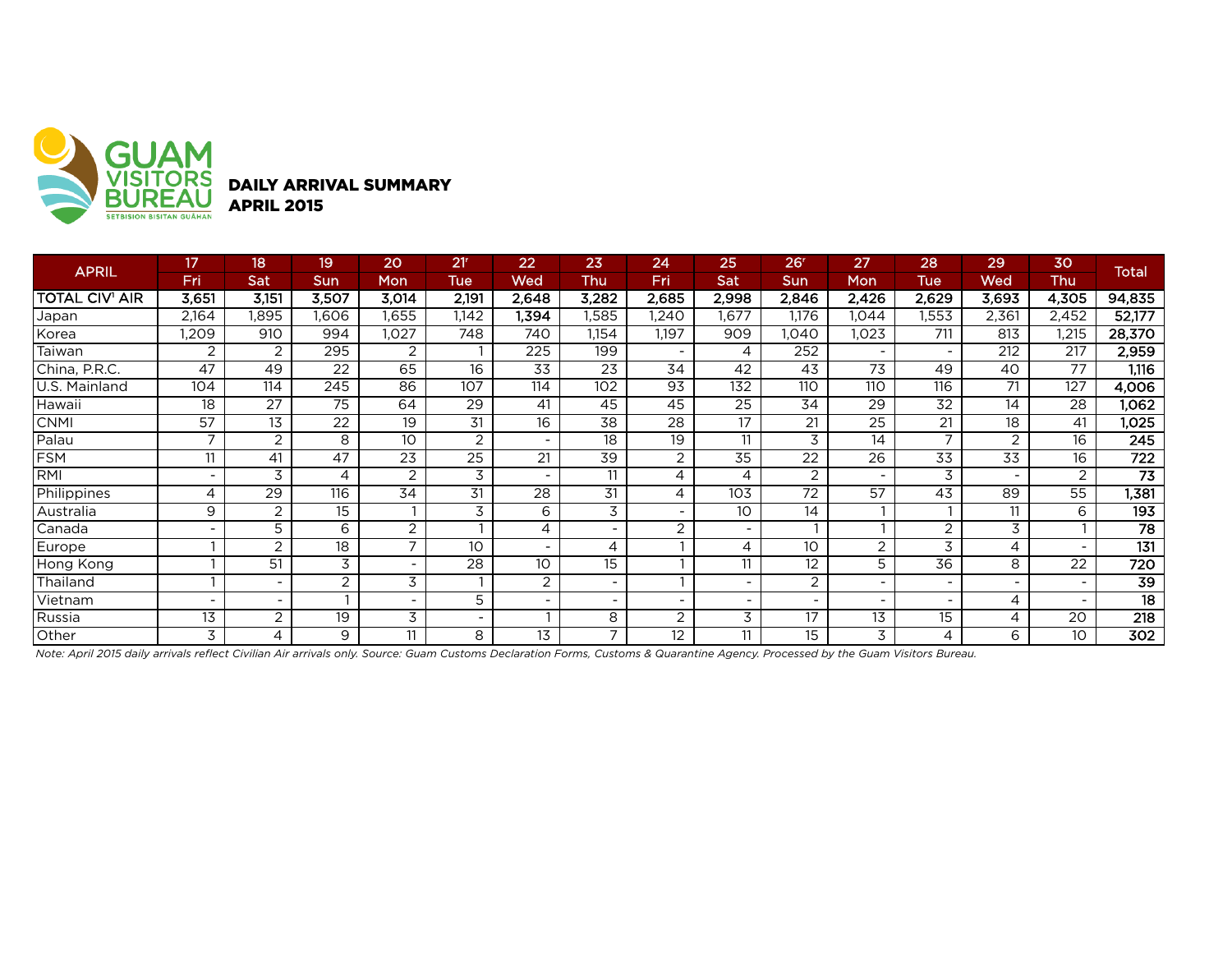

## DAILY ARRIVAL COMPARISON APRIL 2015

|                             | 2014   |        |              |        | 2015               |              | % chg from LY |          |              |  |
|-----------------------------|--------|--------|--------------|--------|--------------------|--------------|---------------|----------|--------------|--|
| <b>APRIL</b>                | Japan  | Other  | <b>Total</b> | Japan  | Other              | <b>Total</b> | Japan         | Other    | <b>Total</b> |  |
|                             | 2,461  | 895    | 3,356        | 2,219  | 1,377              | 3,596        | $-9.8%$       | 53.9%    | 7.2%         |  |
| $\overline{c}$              | 3,025  | 1,087  | 4,112        | 2,127  | 1,959              | 4,086        | $-29.7%$      | 80.2%    | $-0.6%$      |  |
| $\overline{3}$ <sup>r</sup> | 2,491  | 1,673  | 4,164        | 2,494  | 1,472              | 3,966        | 0.1%          | $-12.0%$ | $-4.8%$      |  |
| $\overline{4}$              | 2,270  | 1,447  | 3,717        | 1,955  | 1,363              | 3,318        | $-13.9%$      | $-5.8%$  | $-10.7%$     |  |
| $\overline{5}$              | 2,031  | 1,277  | 3,308        | 1,787  | 1,590              | 3,377        | $-12.0%$      | 24.5%    | 2.1%         |  |
| $\overline{6}$              | 1,696  | 1,482  | 3,178        | 1,818  | $\overline{1,}172$ | 2,990        | 7.2%          | $-20.9%$ | $-5.9%$      |  |
| $\overline{7}$              | 1,747  | 1,336  | 3,083        | 1,412  | 1,009              | 2,421        | $-19.2%$      | $-24.5%$ | $-21.5%$     |  |
| 8                           | 1,281  | 1,130  | 2,411        | 1,555  | 1,165              | 2,720        | 21.4%         | 3.1%     | 12.8%        |  |
| 9 <sup>r</sup>              | 1,057  | 1,250  | 2,307        | 1,822  | 1,625              | 3,447        | 72.4%         | 30.0%    | 49.4%        |  |
| 10                          | 1,710  | 1,563  | 3,273        | 2,184  | 1,475              | 3,659        | 27.7%         | $-5.6%$  | 11.8%        |  |
| 11 <sup>r</sup>             | 2,357  | 1,473  | 3,830        | 1,930  | 1,413              | 3,343        | $-18.1%$      | $-4.1%$  | $-12.7%$     |  |
| 12                          | 2,130  | 1,168  | 3,298        | 1,650  | 1,522              | 3,172        | $-22.5%$      | 30.3%    | $-3.8%$      |  |
| 13                          | 1,804  | 1,387  | 3,191        | 2,025  | 1,320              | 3,345        | 12.3%         | $-4.8%$  | 4.8%         |  |
| 14                          | 1,996  | 1,286  | 3,282        | 1,406  | 1,109              | 2,515        | $-29.6%$      | $-13.8%$ | $-23.4%$     |  |
| 15                          | 1,919  | 956    | 2,875        | 1,366  | 1,307              | 2,673        | $-28.8%$      | 36.7%    | $-7.0%$      |  |
| 16                          | 1,522  | 1,251  | 2,773        | 1,483  | 1,698              | 3,181        | $-2.6%$       | 35.7%    | 14.7%        |  |
| 17                          | 1,640  | 1,719  | 3,359        | 2,164  | 1,487              | 3,651        | 32.0%         | $-13.5%$ | 8.7%         |  |
| 18                          | 2,111  | 1,277  | 3,388        | 1,895  | 1,256              | 3,151        | $-10.2%$      | $-1.6%$  | $-7.0%$      |  |
| 19                          | 2,162  | 1,267  | 3,429        | 1,606  | 1,901              | 3,507        | $-25.7%$      | 50.0%    | 2.3%         |  |
| 20                          | 1,636  | 1,641  | 3,277        | 1,655  | 1,359              | 3,014        | 1.2%          | $-17.2%$ | $-8.0%$      |  |
| 21 <sup>r</sup>             | 1,765  | 1,386  | 3,151        | 1,142  | 1,049              | 2,191        | $-35.3%$      | $-24.3%$ | $-30.5%$     |  |
| 22                          | 1,321  | 1,002  | 2,323        | 1,394  | 1,254              | 2,648        | 5.5%          | 25.1%    | 14.0%        |  |
| 23                          | 1,128  | 1,257  | 2,385        | 1,585  | 1,697              | 3,282        | 40.5%         | 35.0%    | 37.6%        |  |
| 24                          | 1,438  | 1,495  | 2,933        | 1,240  | 1,445              | 2,685        | $-13.8%$      | $-3.3%$  | $-8.5%$      |  |
| 25                          | 1,928  | 1,289  | 3,217        | 1,677  | 1,321              | 2,998        | $-13.0%$      | 2.5%     | $-6.8%$      |  |
| 26 <sup>r</sup>             | 2,354  | 1,261  | 3,615        | 1,176  | 1,670              | 2,846        | $-50.0%$      | 32.4%    | $-21.3%$     |  |
| 27                          | 2,169  | 1,616  | 3,785        | 1,044  | 1,382              | 2,426        | $-51.9%$      | $-14.5%$ | $-35.9%$     |  |
| 28                          | 1,683  | 1,260  | 2,943        | 1,553  | 1,076              | 2,629        | $-7.7%$       | $-14.6%$ | $-10.7%$     |  |
| 29                          | 1,877  | 849    | 2,726        | 2,361  | 1,332              | 3,693        | 25.8%         | 56.9%    | 35.5%        |  |
| 30                          | 1,486  | 1,293  | 2,779        | 2,452  | 1,853              | 4,305        | 65.0%         | 43.3%    | 54.9%        |  |
| <b>Total</b>                | 56,195 | 39,273 | 95,468       | 52,177 | 42,658             | 94,835       | $-7.2%$       | 8.6%     | $-0.7%$      |  |

*Note: April daily arrivals reflect "Civilian Air" arrivals only. MTD<sup>2</sup> Month-to-Date <sup>r</sup> Revised*